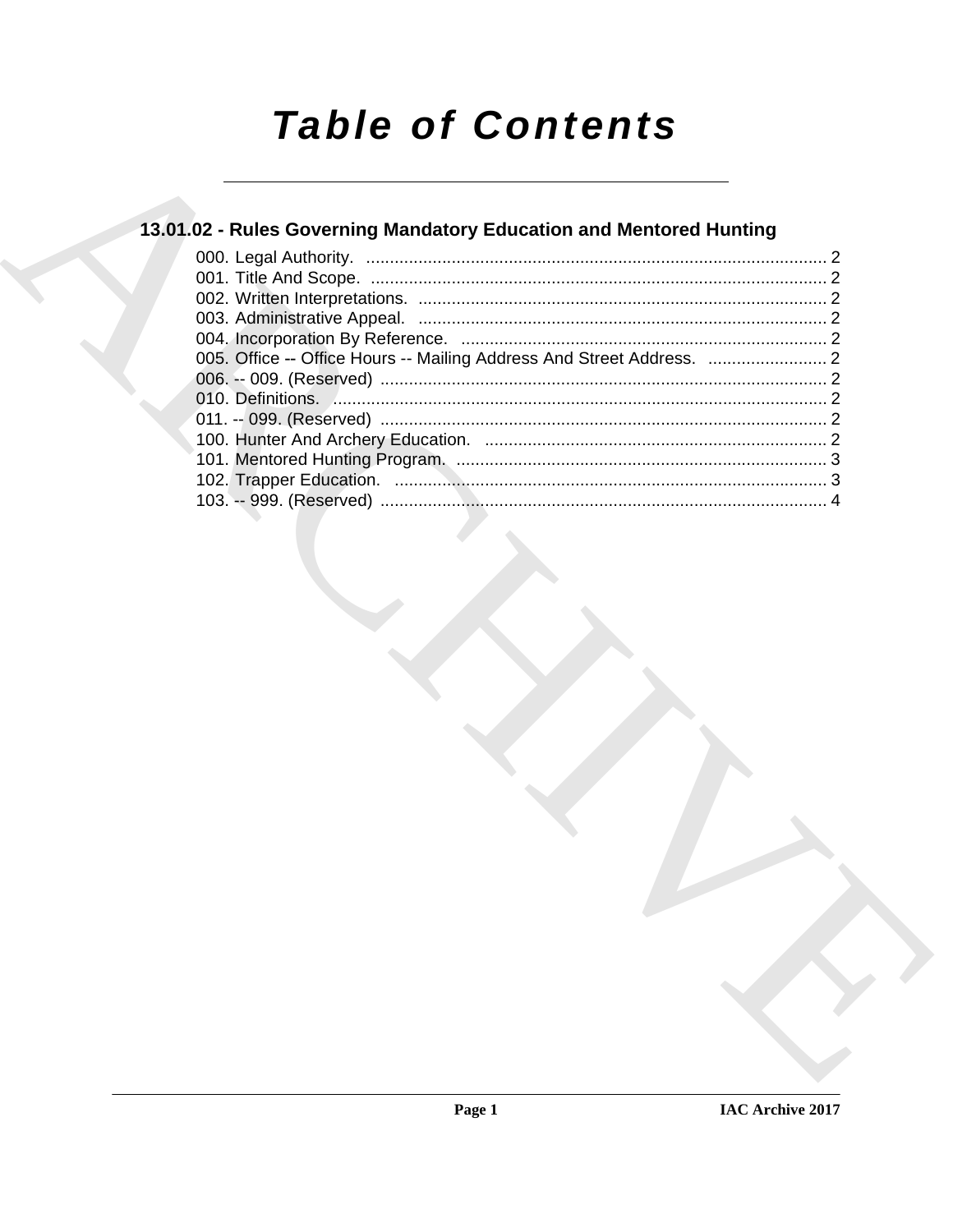### **IDAPA 13 TITLE 01 CHAPTER 02**

### <span id="page-1-0"></span>**13.01.02 - RULES GOVERNING MANDATORY EDUCATION AND MENTORED HUNTING**

### <span id="page-1-1"></span>**000. LEGAL AUTHORITY.**

The Idaho Fish and Game Commission is authorized under Sections 36-103, 36-104(b) and 36-412, Idaho Code, to adopt rules concerning education programs in hunting, trapping, and archery. The Idaho Fish and Game Commission is authorized to adopt rules concerning a mentored hunting program under Idaho Code Section 36-1508(b). (3-24-17)

### <span id="page-1-2"></span>**001. TITLE AND SCOPE.**

**01.** Title. These rules shall be cited in full as IDAPA 13.01.02.000, et seq., Rules of the Idaho Fish and primission, IDAPA 13.01.02, "Rules Governing Mandatory Education and Mentored Hunting." (3-24-17) Game Commission, IDAPA 13.01.02, "Rules Governing Mandatory Education and Mentored Hunting."

**02.** Scope. These rules establish criteria for education programs in hunting, trapping, and archery, and for mentored hunting. (3-24-17)

### <span id="page-1-3"></span>**002. WRITTEN INTERPRETATIONS.**

This agency has no written interpretations of these rules. (3-20-04)

### <span id="page-1-4"></span>**003. ADMINISTRATIVE APPEAL.**

All contested cases shall be governed by the provisions of IDAPA 13.01.01, "Rules of Practice and Procedure of the Idaho Fish and Game Commission," and IDAPA 04.11.01, "Idaho Rules of Administrative Procedure of the Attorney General." (3-20-04)

### <span id="page-1-5"></span>**004. INCORPORATION BY REFERENCE.**

There are no documents that have been incorporated by reference into this rule. (3-20-04)

### <span id="page-1-6"></span>005. OFFICE -- OFFICE HOURS -- MAILING ADDRESS AND STREET ADDRESS.

The principal place of business of the Department of Fish and Game is in Boise, Idaho. The office is located at 600 South Walnut, Boise, Idaho, and is open from 8 a.m. to 5 p.m., except Saturday, Sunday, and legal holidays. The mailing address is P.O. Box 25, Boise, Idaho 83707.

### <span id="page-1-7"></span>**006. -- 009. (RESERVED)**

### <span id="page-1-11"></span><span id="page-1-8"></span>**010. DEFINITIONS.**

<span id="page-1-12"></span>**01.** Accompanied. The term "accompanied" as used in the requirement for youth who are hunting and have a Junior Hunting or Junior Combination License who are younger than twelve (12) years of age or for Nonresident Junior Mentored Hunting License holders or for the Mentored Hunting program shall mean close enough to be within normal conversation or hearing range without shouting or the aid of electronic devices (4-11-15) to be within normal conversation or hearing range without shouting or the aid of electronic devices

### <span id="page-1-9"></span>**011. -- 099. (RESERVED)**

### <span id="page-1-15"></span><span id="page-1-13"></span><span id="page-1-10"></span>**100. HUNTER AND ARCHERY EDUCATION.**

**13.01.02 - RULES GOVERNING MANDATORY EDUCATION AND MENTORED HUNTIMS<br>
THE LATER LATER CONTINENTS:<br>
THE LATER LATER CONTINENTS:<br>
THE LATER CONTINUES (Section 2018) and the state of the state of the state of the state of th 01. Mandatory Hunter and Archery Education Programs**. All students being certified under this program must have successfully completed instruction in firearms or archery safety, wildlife management, wildlife law, hunter ethics, first aid/survival, plus practical experience in the handling and shooting of firearms or archery equipment. This instruction may be completed through classroom study, home study, an on-line computer course, or other approved methods. The Department of Fish and Game shall manage the Hunter Education Program pursuant to the Idaho Hunter Education Policy and Procedure Manual. Only certificates for courses which meet or exceed the standards of the Idaho course are acceptable from other states or countries. (3-24-17) standards of the Idaho course are acceptable from other states or countries.

<span id="page-1-14"></span>**02. Fees**. A fee of eight dollars (\$8) shall be charged each student enrolling in the Hunter or Archery Education Program. (3-24-17)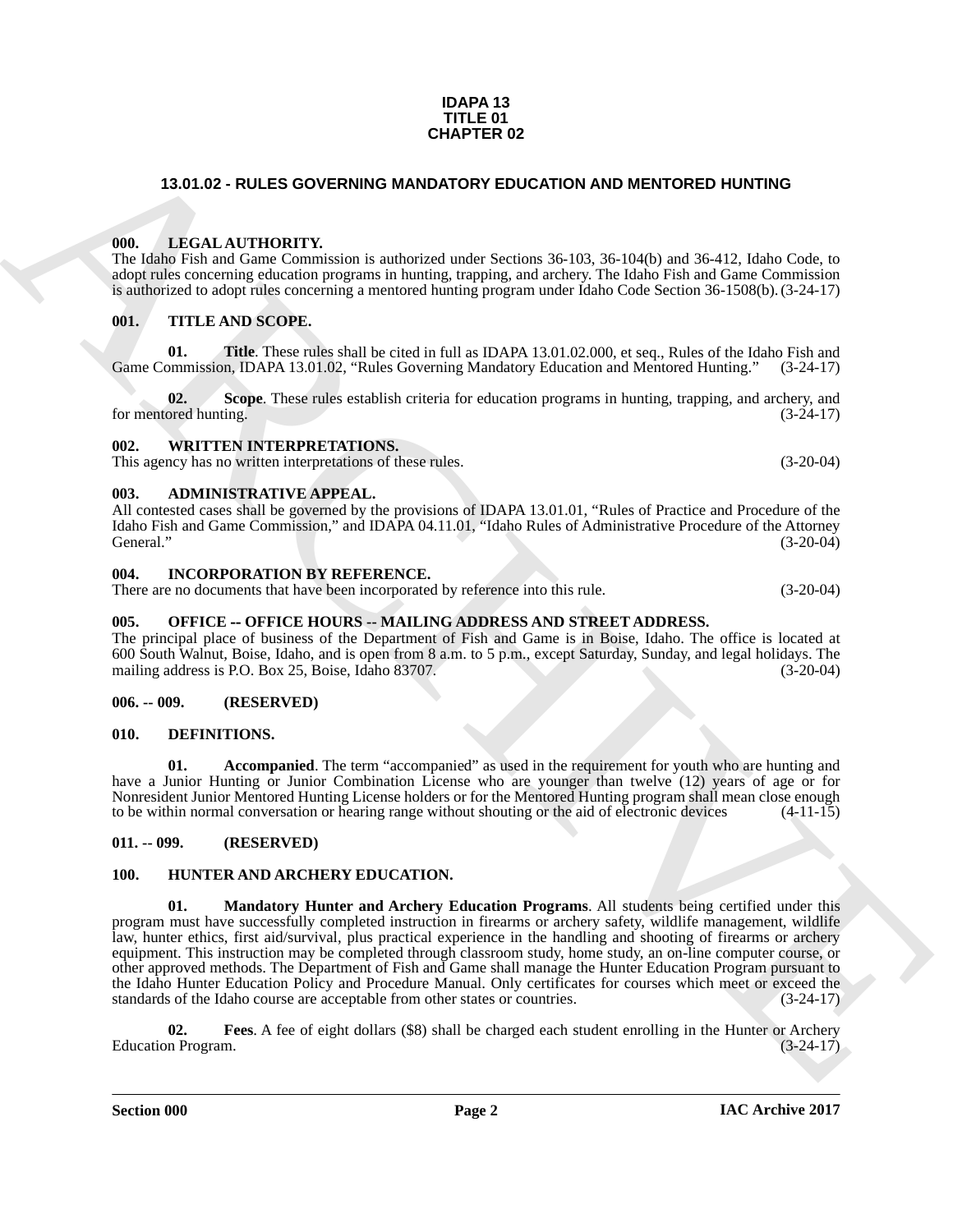### <span id="page-2-2"></span>*IDAHO ADMINISTRATIVE CODE IDAPA 13.01.02 - Rules Governing*  **Mandatory Education and Mentored Hunting**

**Department of Fair and Some to the Some Schwarks (Engine with Model Construction Fair and Model Channel Channel Channel Channel Channel Channel Channel Channel Channel Channel Channel Channel Channel Channel Channel Chan 03. Parent to Attend Shooting Clinic with Student**. For students under the age of twelve (12), a parent, legal guardian or other adult designated by the parent or legal guardian shall attend any Hunter Education Shooting Clinic with the student. Preferably, the adult attending the Shooting Clinic exercise should be the same adult who will accompany the student into the field while hunting. (4-11-15)

### <span id="page-2-3"></span><span id="page-2-0"></span>**101. MENTORED HUNTING PROGRAM.**

Nothing in this section shall be construed as altering the requirements of Section 36-411, Idaho Code, to obtain a valid hunting license, or any other statutory or rule requirements for the take of wildlife. (4-4-13)

<span id="page-2-6"></span>**01. Hunting Passport**. A Hunting Passport is a special authorization for any person to take wildlife when they are accompanied by a mentor and participating in the Mentored Hunting Program. (4-4-13)

**a.** Any person must obtain a Hunting Passport from the Department or a licensed vendor to participate tee in the Mentored Hunting Program. as a mentee in the Mentored Hunting Program.

**b.** Hunter education certification is not required for any person to possess a hunting passport.  $(4-4-13)$ 

**c.** A Hunting Passport shall expire December 31 of the year for which it is valid. (4-4-13)

**d.** Any person who has possessed a Hunting Passport may not apply for a Hunting Passport in any subsequent year, except for any person who is eight (8) years of age who has possessed a Hunting Passport, may<br>possess an additional Hunting Passport at nine (9) years of age.  $(3-25-16)$ possess an additional Hunting Passport at nine (9) years of age.

### <span id="page-2-4"></span>**02. Eligibility of Mentee**. (4-4-13)

**a.** Any person who has not previously possessed a hunting license or equivalent license in any other y possess a Hunting Passport to participate in the Mentored Hunting Program as a mentee.  $(4-4-13)$ state may possess a Hunting Passport to participate in the Mentored Hunting Program as a mentee.

**b.** Any mentee possessing a Hunting Passport is eligible to possess general big game, turkey, and crane tags if the mentee is qualified to participate in the hunt.  $(4-4-13)$ sandhill crane tags if the mentee is qualified to participate in the hunt.

**c.** Any mentee possessing a Hunting Passport is not eligible to possess a control hunt tag but may be ed for a Landowner controlled hunt tag if the mentee is qualified to participate in the hunt. (4-4-13) designated for a Landowner controlled hunt tag if the mentee is qualified to participate in the hunt.

**d.** Any mentee with a Hunting Passport shall be ten (10) years of age to hunt big game.  $(4-11-15)$ 

**e.** Any mentee with a Hunting Passport must be accompanied by a mentor as provided in Subsection (4-4-13)  $101.03.a.$  (4-4-13)

**f.** Any person shall be eight (8) years or older to possess a Hunting Passport. (4-4-13)

**g.** Any mentee must possess on his person a hunting passport while hunting and produce the same for inspection upon request of a conservation officer or any other person authorized to enforce fish and game laws.  $(4-4-13)$ 

### <span id="page-2-5"></span>**03. Eligibility of Mentor**. (4-4-13)

**a.** Any person who possesses a valid Idaho hunting license and who is eighteen (18) years or older may participate in the Mentored Hunting Program as a mentor. (4-4-13)

**b.** A mentor may not accompany more than two (2) mentees at one (1) time that are participating in the Mentored Hunting Program. (4-4-13)

**c.** A mentor may hunt while participating in the Mentored Hunting Program if the mentor is qualified to participate in the hunt.

### <span id="page-2-7"></span><span id="page-2-1"></span>**102. TRAPPER EDUCATION.**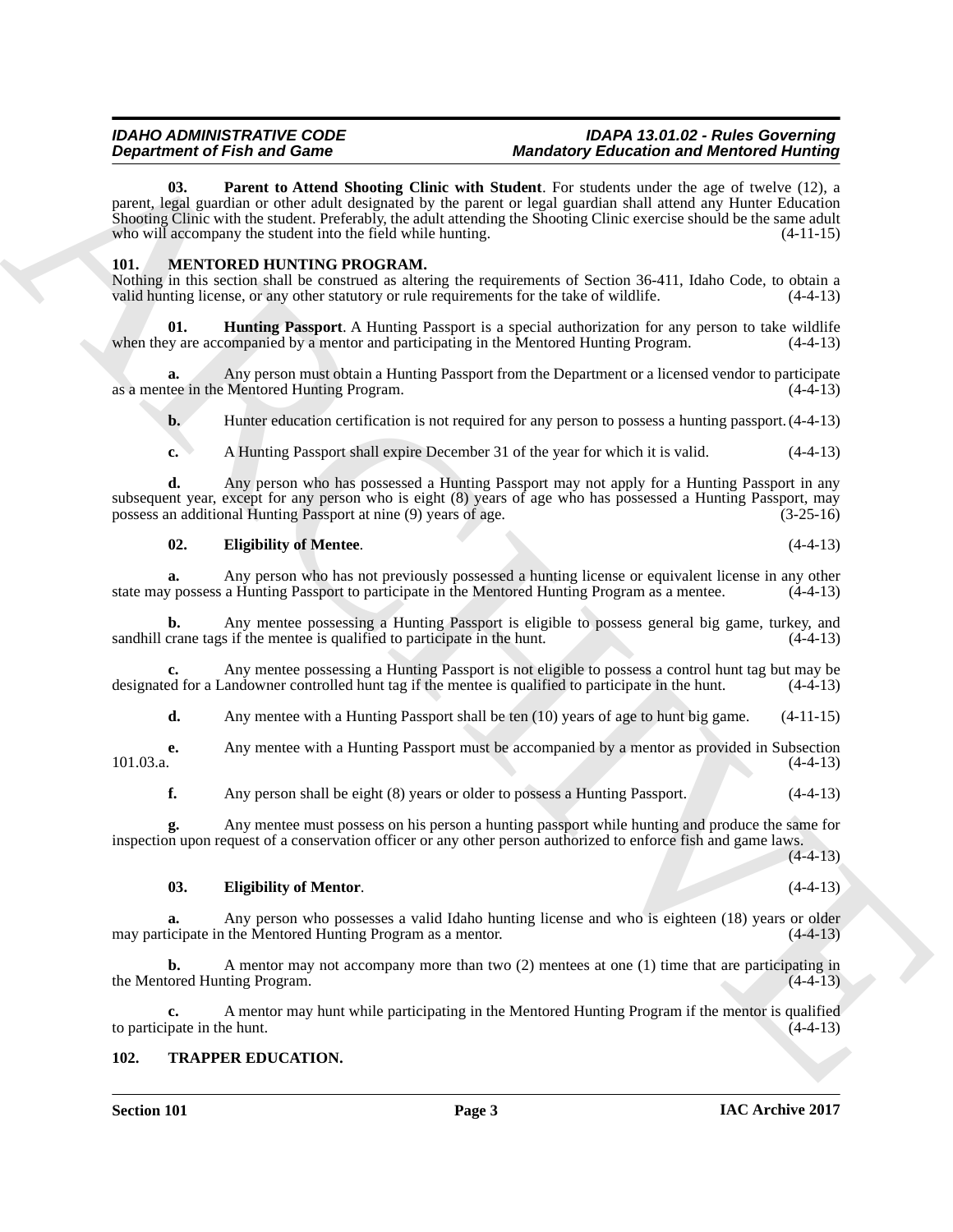### <span id="page-3-4"></span>*IDAHO ADMINISTRATIVE CODE IDAPA 13.01.02 - Rules Governing*  **Mandatory Education and Mentored Hunting**

Beginstering of Frish and Game<br>  $\frac{\partial u}{\partial t} = \frac{1}{2}$  Marchives  $\frac{\partial u}{\partial t} = \frac{1}{2}$  Marchives  $\frac{\partial u}{\partial t} = \frac{1}{2}$  Marchives  $\frac{\partial u}{\partial t} = \frac{1}{2}$  Marchives  $\frac{\partial u}{\partial t} = \frac{1}{2}$  Marchives  $\frac{\partial u}{\partial t} = \frac{1}{2}$  Marchives  $\frac$ **01. Mandatory Trapper Education Program**. All persons who purchased their first Idaho trapping license on or after July 1, 2011, must be certified as having successfully completed Department of Fish and Game trapper education, or provide proof that such person holds the equivalent of such a certificate obtained either in Idaho or from an authorized agency or association in another state or country. Persons being certified in Department of Fish and Game trapper education must have successfully completed instruction including safe trapping methods and rules, non-target species avoidance techniques, wildlife identification, and good conduct and respect for the rights and property of others. Persons who have successfully completed wolf trapping education in Idaho or in another state or country are not exempt from certification as having successfully completed trapper education. (3-24-17)

<span id="page-3-3"></span>**02.** Fee. A fee of eight dollars (\$8) shall be charged each student enrolling in the Trapper Education Program.  $(3-24-17)$ Program. (3-24-17)

<span id="page-3-1"></span>**03. Effective Date**. On and after July 1, 2018, no person who purchased their first Idaho trapping license on or after July 1, 2011 shall be issued a trapping license unless that person presents a certificate of completion in trapper education issued by the Department of Fish and Game or presents proof of equivalent certification obtained in Idaho or from an authorized agency or association in another state or country. (3-24-17)

<span id="page-3-2"></span>**04. Exemption**. Persons who are acting pursuant to Section 36-1107, Idaho Code, are exempt from the is of IDAPA 13.01.02.102. provisions of IDAPA  $13.01.02.102$ .

<span id="page-3-0"></span>**103. -- 999. (RESERVED)**